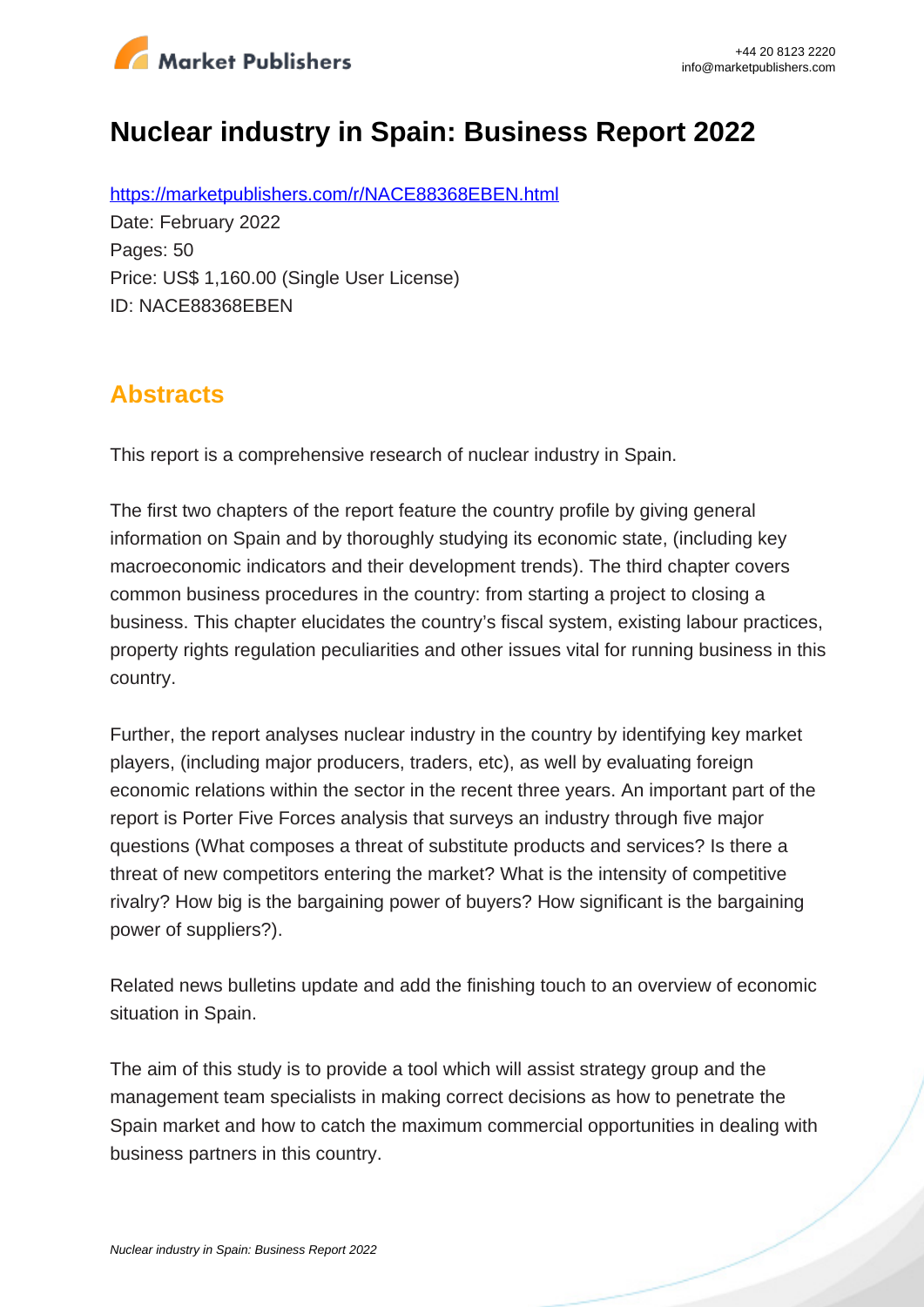

## **Contents**

#### **1. SPAIN: COUNTRY PROFILE**

- 1.1. Geographical position
- 1.2. Historical background
- 1.3. Demography
- 1.4. Administrative divisions
- 1.5. Political situation
- 1.6. Economic situation
- 1.7. Foreign relations

1.8. Social environment and culture. Cultural differences and their impact on business negotiations

#### **2. SPAIN: FINANCIAL AND ECONOMIC PROFILE**

- 2.1. Country's Gross Domestic Product (GDP): historical trends and projection
- 2.2. Industrial production outlook
- 2.3. Spain foreign trade
- 2.4. Current investment climate
- 2.5. Labor market overview. Current employment state
- 2.6. Ratings by major rating agencies

#### **3. PECULIARITIES OF DOING BUSINESS IN SPAIN**

- 3.1. Procedures for starting a business
- 3.2. Routine for building permits obtaining
- 3.3. Registration of ownership rights
- 3.4. Basic terms of providing business loans by banks
- 3.5. Measures for investments protection
- 3.6. Tax system
- 3.7. Foreign trade transactions
- 3.8. Debt collection
- 3.9. Business liquidation

#### **4. SPAIN NUCLEAR INDUSTRY OVERVIEW**

#### **5. SPAIN NUCLEAR INDUSTRY PORTER FIVE FORCES ANALYSIS**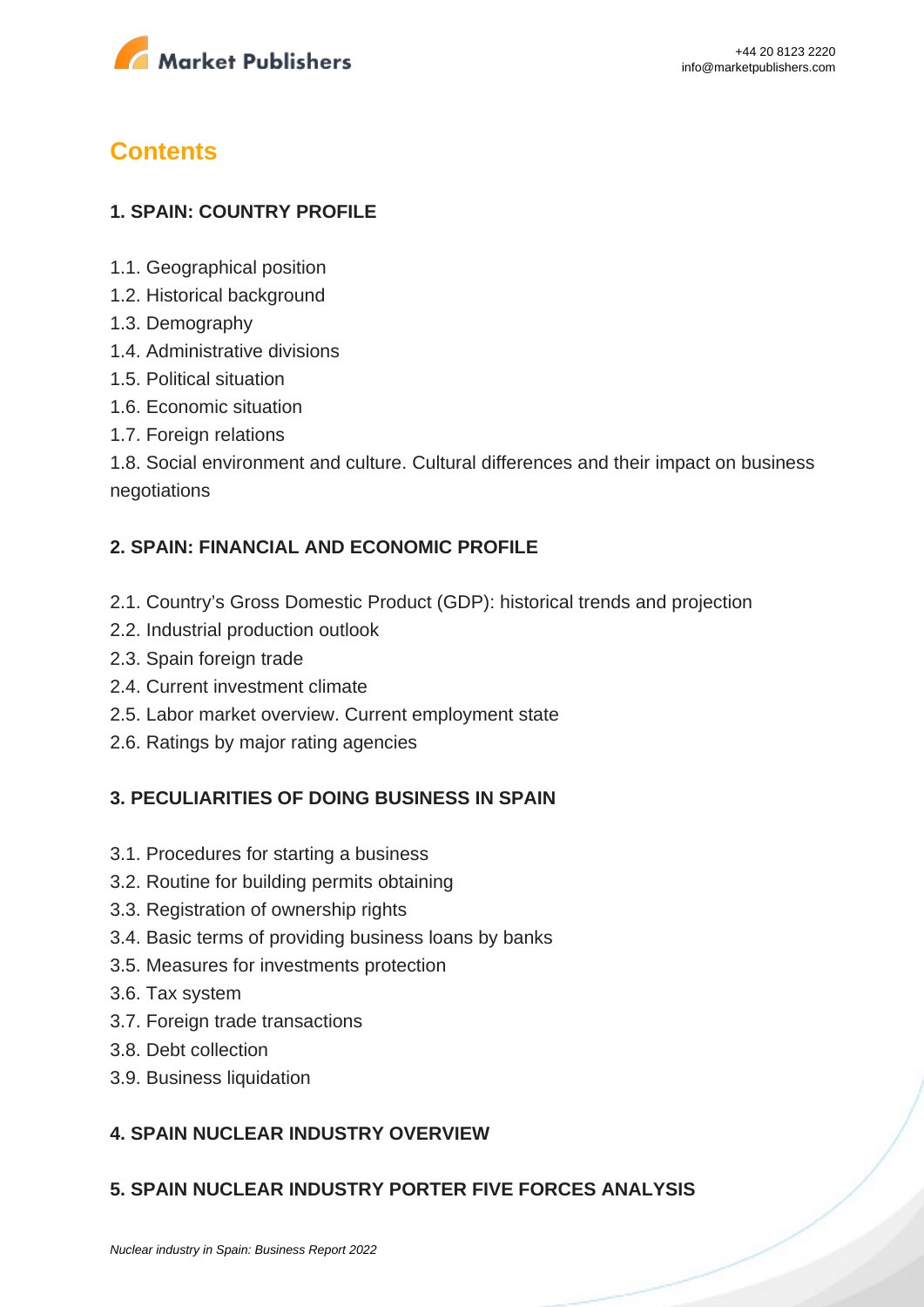

#### **6. SPAIN ECONOMY NEWS AND ANALYSIS DIGEST**

\*Please note that Nuclear industry in Spain: Business Report 2022 is a half ready publication.

 It only requires updating with the help of new data that are constantly retrieved from Publisher's databases and other sources. This updating process takes 3-5 business days after order is placed. Thus, our clients always obtain a revised and updated version of each report. Please also note that we do not charge for such an updating procedure. Business Analytic Center (BAC) has information for more than 25,000 different products available but it is impossible to have all reports updated immediately. That is why it takes 3-5 days to update a report after an order is received.